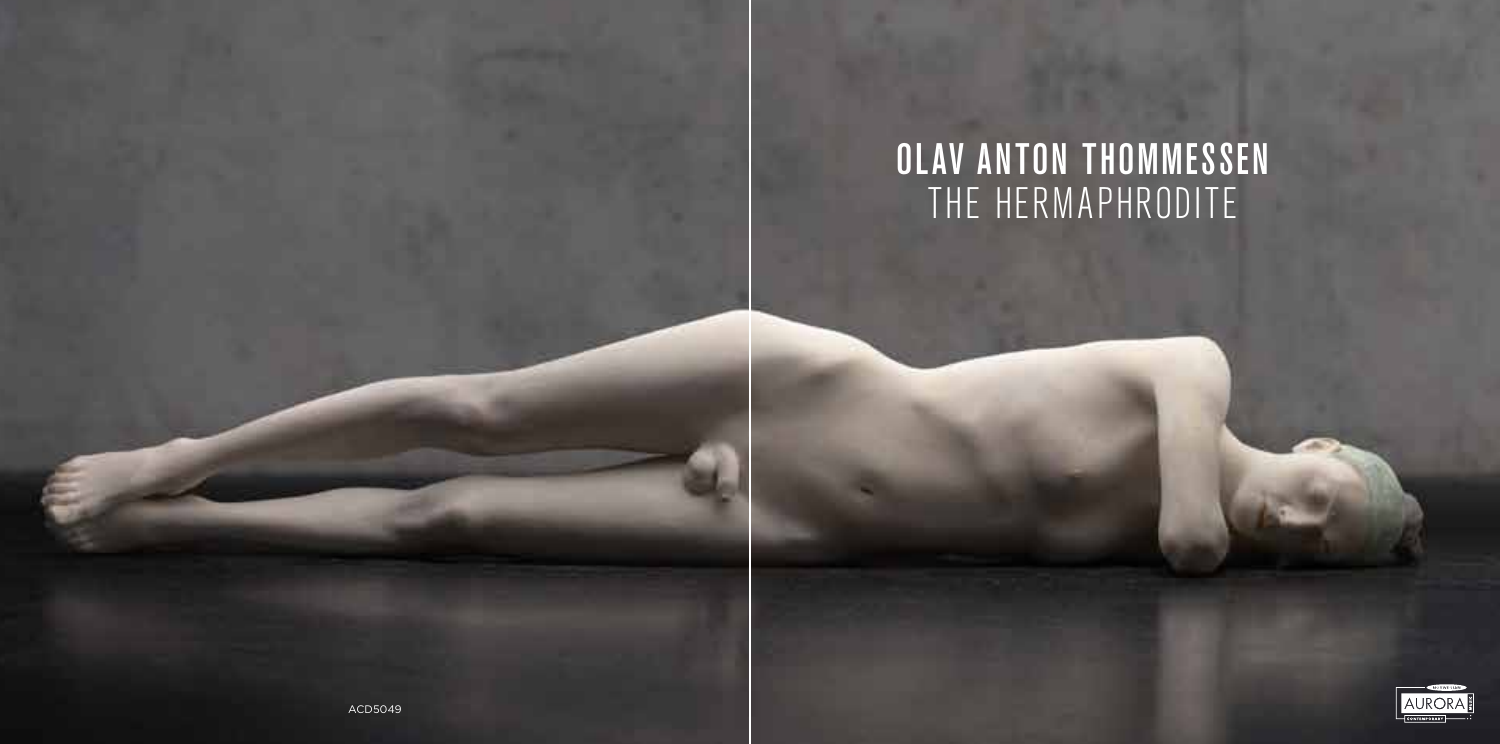# **OLAV ANTON THOMMESSEN** HERMAFRODITTEN

EN KAMMEROPERA I SYV DELER

Kammeroperaen HERMAFRODITTEN ble til i årene 1970-1980. Den består av syv frittstående kammerverk, som til sammen utgjør et scenisk hele, med tekster av D. H. Lawrence, Isidore Ducasse og fra Det hemmelige evangelium etter Markus. Verket er formet som en ballett-opera for seks solo sangere, to skuespillere, dansere og kammerorkester. Deler av verket ble uroppført i 1976 ved Vadstena-Akademien i Sverige med koreografi av Mats Isaksson. Senere ble hele operaen fremført ved Festspillene i Bergen og ved Kungliga Operan i Stockholm.

#### **The Hermaphrodite**

A chamber opera in seven parts

THE HERMAPHRODITE was composed between 1970-1980. The chamber opera consists of seven independent chamber works which, when performed in succession, comprise an scenic whole. Texts by D. H. Lawrence, Isidore Ducasse and from The Secret Gospel of Mark. The work is conceived as a ballet-opera and requires six soloists, two actors, dancers and a chamber ensemble.

A part of the opera was first performed at the 1976 Vadstena Academy in Sweden. The choreography was by Mats Isaksson. The entire opera was later performed at the Royal Swedish Opera and at the Bergen International Festival in Norway.

# **AKT I (CD 1)**

# **1 DET HEMMELIGE EVANGELIET/THE SECRET GOSPEL 12:56**

#### *Oppvåkningen/The Awakening*

En rituell overtyre der historien om Lazarus oppstandelse er en allegori på den våknende seksualitet i hovedpersonen. Det indre seksuelle mennesket – den kvinnelige siden, eller anima – våkner, og dette fører til erkjennelse av nye sider ved ens personlighet. Scenen slutter med at den indre persona (Lazarus) og den ytre personlighet (Jesus) forenes og går ut av begravelseskammeret som hermafroditt.

A ritual overture in which the story of Lazarus' awakening is treated as an allegory of the emergence of sexuality in the main character. The inner sexual being - the Anima or female side - awakens. This leads to an awareness of new aspects in his personality. The scene concludes with the inner persona (Lazarus) being united with the external persona (Jesus), and they emerge together from the burial chamber and assume the hermaphrodite.

# **2 HERMAFRODITTEN/THE HERMAPHRODITE 33:08**

*Erkjennelsen/The Confession* 09:08

Hermafroditten sover ensom i en lund. Han er trett av livet og skamfull over å vandre blant vesener han ikke ligner. Fortvilelsen har vunnet hans sjel.

In a grove surrounded by flowers slumbers the hermaphrodite, sound asleep, drenched with his tears. Weary of life and ashamed to walk among beings that do not resemble him, despair has won his soul.

#### 3 *Angrepet/The Attac* 04:27

Fordi han er annerledes blir Hermafroditten angrepet av fire maskerte menn. De binder og pisker ham. Han snakker til dem med en visdom som vitner om innsikt i menneskesjelen. De angrer, befrir ham og ber om forlatelse.

Four masked men throw themselves upon him and tie him. The whips harsh lash slashes at his back. He began to smile while scourged and spoke to them with such feeling - displaying vast erudition for one who had not yet crossed the threshold of youth. His captors - shaken to the core by what they had done - unbounded his battered limbs and fell on their knees begging forgiveness.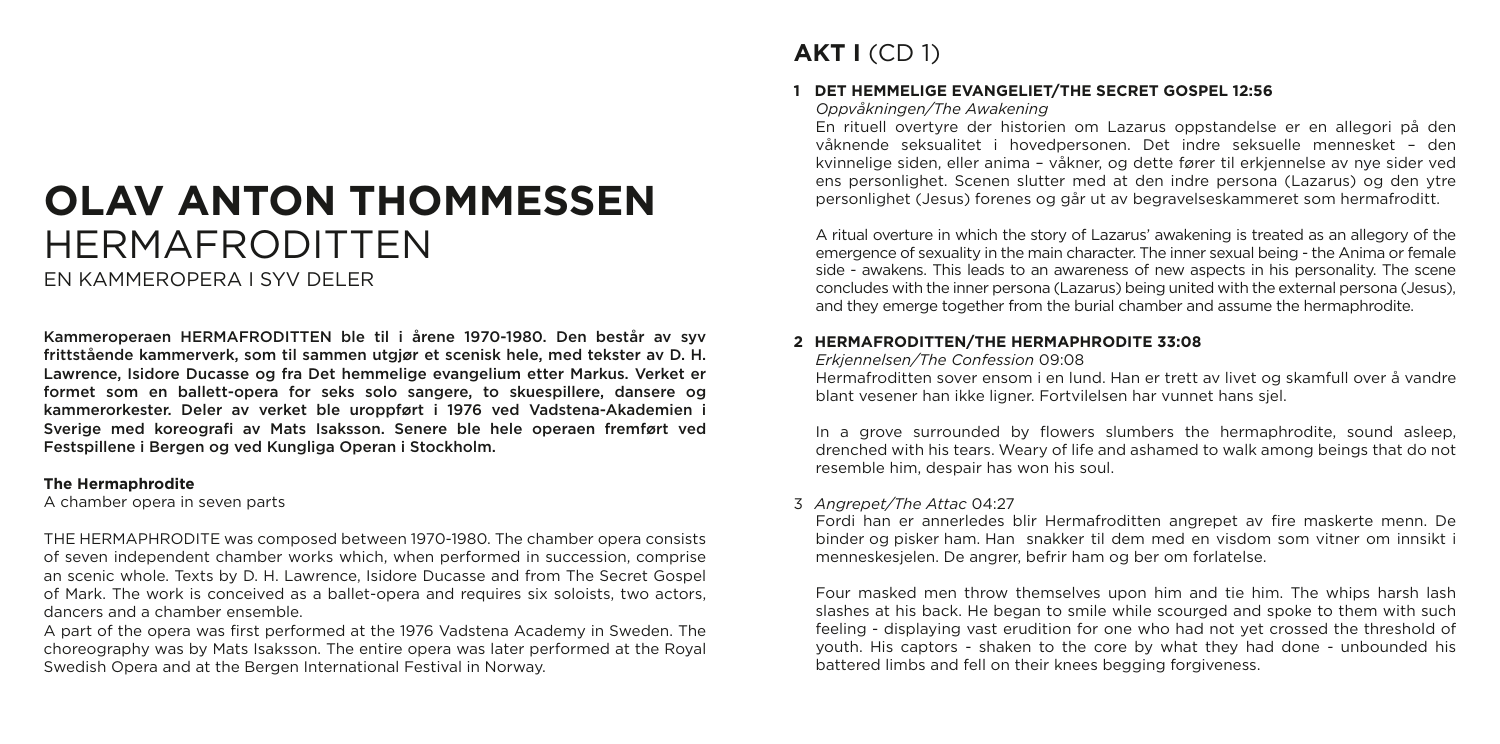#### 4 *Begjæret/Desire* 05:29

Et forelsket par vandrer i en platan-allé. Hermafroditten betrakter dem og føler seg splittet. Han tiltrekkes av begge.

Whenever he sees a man and a woman stroll along some lane of plane-trees he feels his body cleave in twain and each new part strain to clasp one or other of the strollers; but it is only a hallucination. This is why he mingles neither with men nor women: his excessive modesty prevents his bestowing his glowing compassion upon any being.

# 5 *Drømmen/The Dream* 06:42

Hermafroditten ligger i en herlig omfavnelse med et menneske. Men det er bare en drøm - det er morgentåken han knuger i sine armer.

The branches bend their lofty tufts over him to protect him from the dew, and the wind, twanging the strings of its tuneful harp sends blithe strains across the universal silence towards his closed eyelids. He dreams he is happy; that his corporeal nature has changed; or at least that he has flown off upon a purple cloud or to another sphere peopled by beings of the same kind as himself. May his illusion last until dawn´s awakening! He dreams the flowers dance round him in a ring like immense demented garlands, and impregnate him with their balmy perfumes while he sings a hymn of love, locked in the arms of a magically beautiful human being. But it is merely twilight mist he embraces, and when he wakes their arms will no longer be entwined.

# 6 *Søvnen/Sleep* 04:19

Hermafroditten søker tilflukt i søvnen. Han avskjermer seg fra den ytre verden. Det er bare slik han kan være lykkelig.

Awaken not, hermaphrodite. Do not wake yet, I beg you. Why will you not believe me? Sleep...sleep forever. May your breast heave while pursuing the chimerical hope of happiness - that I allow you. Sleep...sleep forever. But do not open your eyes. Ah! do not open your eyes! Farewell, hermaphrodite. I shall not fail to pray Heaven daily for you (were it for myself, I would not pray at all). Peace be in your bosom!

# 7 *Epilog* 03:03

# **AKT II** (CD 2)

# **1 ET KONSERTKAMMER/A CONCERT CHAMBER 08:34**

### *Marerittet//Bad Dream*

Hermafroditten har mareritt. Den innestengte personligheten våkner gradvis og møter hverdagen med angst og forferdelse. Det topper seg og han faller sammen i hysterisk latter.

The hermaphrodite is plagued with bad dreams. The inhibited being gradually wakes up but is filled with anxiety and despair. The unpleasantness increases and he collapses into hysterical laughter.

# **2 GJENSIDIG/MUTALLY 07:05**

#### *Innsikten/Insight*

Hermafrodittens to sider (personligheten og personaen) søker harmoni ved å leke med hverandre, men først ved hjelp av en impuls utenfra kan de erkjenne sin splittelse og derigjennom komme til innsikt.

The dual nature of the hermaphrodite seeks harmony through play, but it is only when confronted with an external impulse - which enables him to accept his duality - that he attains insight.

# **3 EKKO AV ET EKKO/ECHO OF AN ECHO 16:39**

# *Møtet/The Meeting*

Hermafroditten kan for første gang få kontakt med et annet menneske. Til å begynne med er det sjokkartet, men så begynner en forsiktig tilnærming.

The hermaphrodite meets a fellow being. Initially it appears as a shock, but slowly and carefully they approach one another.

# **4 OVERTONEN/THE OVERTONE 12:39**

# *Kjærligheten/Love*

Kjærlighetserklæring til den elskede. Hermafroditten møter det andre mennesket med toleranse og kjærlighet. Dobbeltrollen, som tidligere var et destruktivt forhold i hovedpersonen, blir nå mestret og vist frem for å inkludere det andre mennesket. I et lyrisk stemningsbilde ser vi nå fire personligheter i full harmoni: Pan/Jesus og kvinne/nymfe.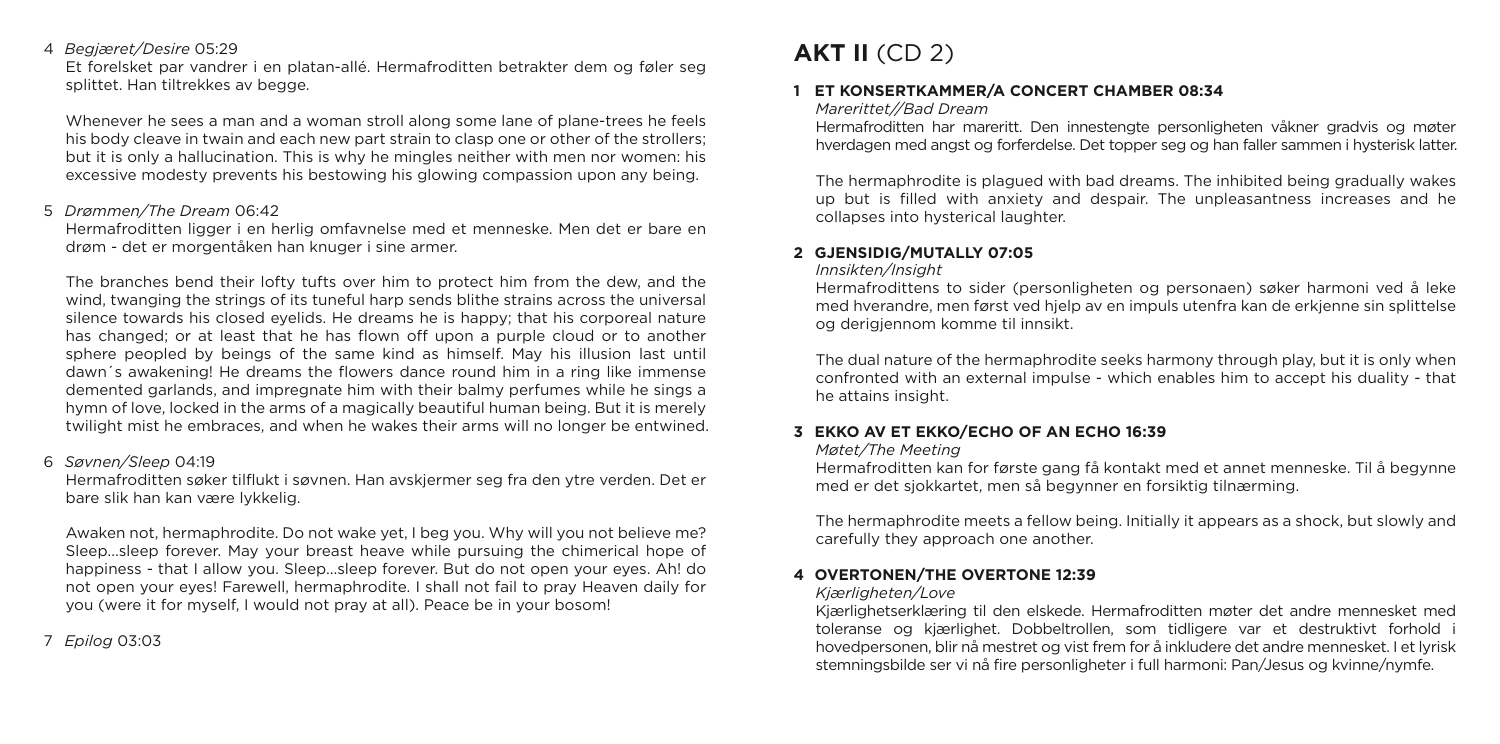A declaration of love to the other. He meets his partner with tolerance, which eventually turns into feelings of love. His dual nature, which initially was so destructive, becomes strength to be shared and included with the other. In a lyrical atmosphere, four personalities emerge in full harmony: Pan/Jesus and Woman/Nymph.

#### **5 MALDOROR 12:58**

#### *Orgien/The Orgy*

Fra en klippe betrakter vi et skipbrudd der haier fråtser i seg menneskene som kaver i vannet. En enorm hunnhai kommer. Svømmeren kaster seg ut fra klippen med en stålkniv. De dras mot hverandre og parer seg i de kokende bølgene. "Jeg hadde endelig funnet noen som lignet meg selv. Hun hadde legninger som mine egne. Jeg hadde møtt min første elskede!"

From the heights of a cliff, we witness a shipwreck where sharks are busy devouring the survivors. An enormous female shark approaches. A swimmer throws himself naked from the cliff into the raging water all the while clutching his steel knife. They are attracted to one another and are joined in a hideous coupling in the boiling sea. "I had at last met someone who resembled my self. I had met my first love!"

# **Oslo Sinfonietta**

Christian Eggen, conductor

Eir Inderhaug, recitation (CD 1, tracks 2-6, CD 2, track 4), sopran (CD 2, tracks 1-2) Isa Katharina Gericke, soprano (CD 1, track 1-6, CD 2, tracks 2, 4) Anna Elisabeth Einarsson, mezzo-soprano (CD 1, track 2-6, CD 2, track 3) Nils Harald Sødal, recitation (CD 1, track 2-6, CD 2, tracks 4-5), tenor (CD 1, tracks 1-6, CD 2, tracks 3-4) Espen Fegran, baritone (CD 1, tracks 1-6) Ketil Hugaas, bass (CD 1, tracks 1-6) Christian Eggen, recitation (CD 2, track 5)

Flute: Randi Krogvold Lundqvist, Anne Strand Heistø, Inger Johanne Berg, Vivian Ellefsen Obo: Gro Britt Skarseth Clarinet: Bjørn Nyman, Anne Sofie Halvorsen, Gjertrud Pedersen Bassoon: Frode Carlsen Horn: Tone Reichelt Saxofon: Lars Lien Trumpet: Kåre Magnar Hagen, Andreas Karlsen Tuba: Thomas Røisland Harp: Ellen Sejersted Bødtker Percussion: Einar Fjærvoll, Kjell Tore Innervik, Ellen Eriksen, Håkon Stene, Thorbjørn Ottersen, Heming Valebjørg Organ: Petter Kragestad Piano: Biarne Sakshaug Violin: Odd Hannisdal, Kathrin Kolbanowicz Viola: Einy Langmoen, Bendik Foss Cello: Katharina Hager Double Bass: Håkon Thelin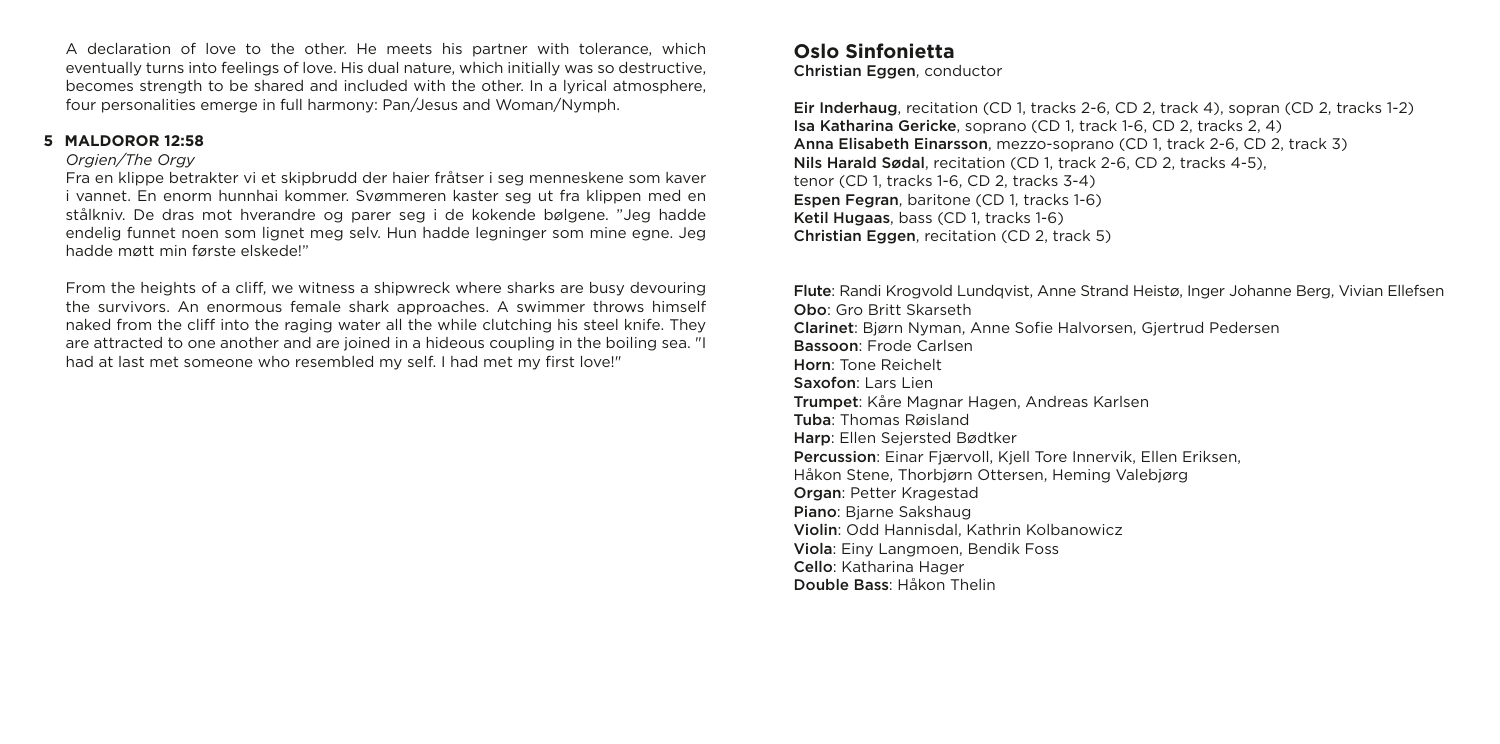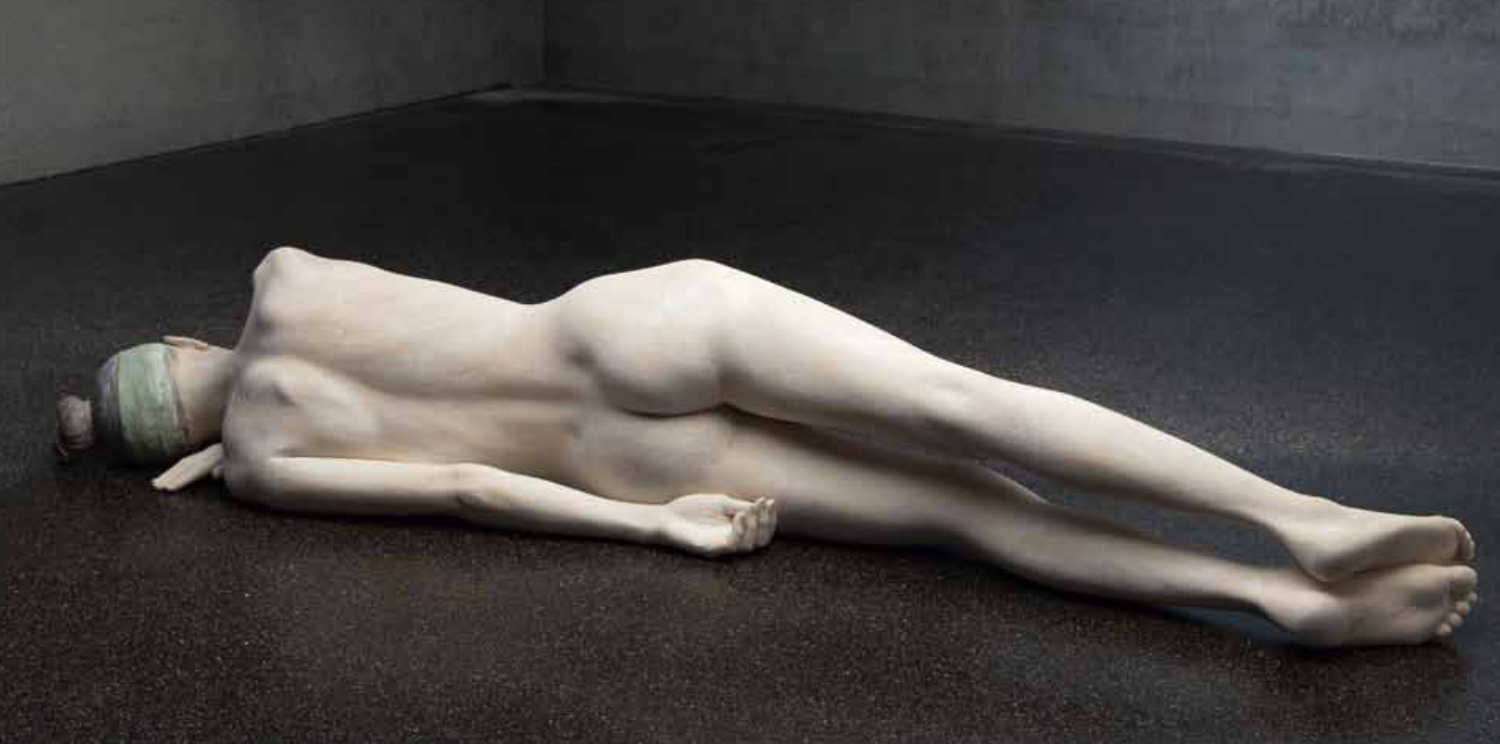# **Akt I/Act I**

#### **OPPVÅKNINGEN/AWAKENING**

*(Det hemmelige evangeliet)/(The Secret Gospel)*

Så kom de til Bethanien. Og en kvinne hvis bror nylig hadde dødd var der. Hun kom frem og la seg ned foran Jesus og sa til ham: «Du, Davids sønn, forbarm deg over meg.» Men disiplene forhindret henne. Jesus ble forarget og fulgte henne inn i haven til det stedet der brorens gravsted lå. Med det samme gikk Jesus inn der ynglingen var og Jesus strakk ut sin arm og vekket ham fra døden og grep hans arm. Men ynglingen så på Jesus og elsket ham. Han ba om tillatelse til å være sammen med ham. De kom ut fra gravstedet og de kom til ynglingens hus fordi han var rik. Og efter seks hele dager fortalte Jesus ham det han måtte gjøre, og om kvelden kom ynglingen frem til ham ikledd et lintøysklede over hans nakne kropp. Og de var sammen hele kvelden fordi Jesus lærte ham alt om Guds Rike mysterier. Da sto Jesus opp og krysset over til Jordanelvens andre bredd.

Utdrag fra *Det hemmelige evangeliet* etter Markus, funnet i Nag Hammadi, 1945.

"And they come into Bethany. And a certain woman whose brother had died was there. And, coming, she prostrated herself before Jesus and says to him, "son of David, have mercy on me". But the disciples rebuked her. And Jesus, being angered, went off with her into the garden where the tomb was, and straightway, going in where the youth was, he stretched forth his hand and raised him, seizing his hand. But the youth, looking upon him, loved him and began to beseech him that he might be with him. And going out of the tomb they came into the house of the youth, for he was rich. And after six days Jesus told him what to do and in the evening the youth comes to him, wearing a linen cloth over his naked body. And he remained with him that night, for Jesus taught him the mystery of the Kingdom of God. And thence, arising, he returned to the other side of the Jordan.»

From *The Secret Gospel* of Mark, discovered in Nag Hammadi, 1945

#### **ERKJENNELSEN/THE CONFESSION**

*(Hermafroditten)/(The Hermaphrodite)*

Der borte i en lund omkranset av blomster utstrakt på gresset som fuktes av hans tårer, hviler hermafroditten i dypeste søvn.

Månen kjærtegner ynglingens myke form med *sine bleke stråler.*

Mannlig kraft lyser fra hans ansikt, men samtidig røper den en himmelsk jomfrus ømhet. Intet ved ham virker naturlig. Muskelknuter som vrengt tau bryter seg frem over de harmoniske konturer av en kvinnelig form. Musklene er hans jernrustning. *Det ser ut som han lett kan tre seg ut av den.*

En arm holder han bøjd over pannen mens han presser den andre mot brystet som for å dempe slagene av et hierte stengt for all fortrolighet og tynget av en evig hemmelighets *pressende byrde.*

Trett av livet og skamfull over å vandre blant vesener som han ikke ligner, har fortvilelsen vunnet hans sjel og han streifer ensom omkring som en tigger i *dalen.*

*Allment betraktes han som gal...*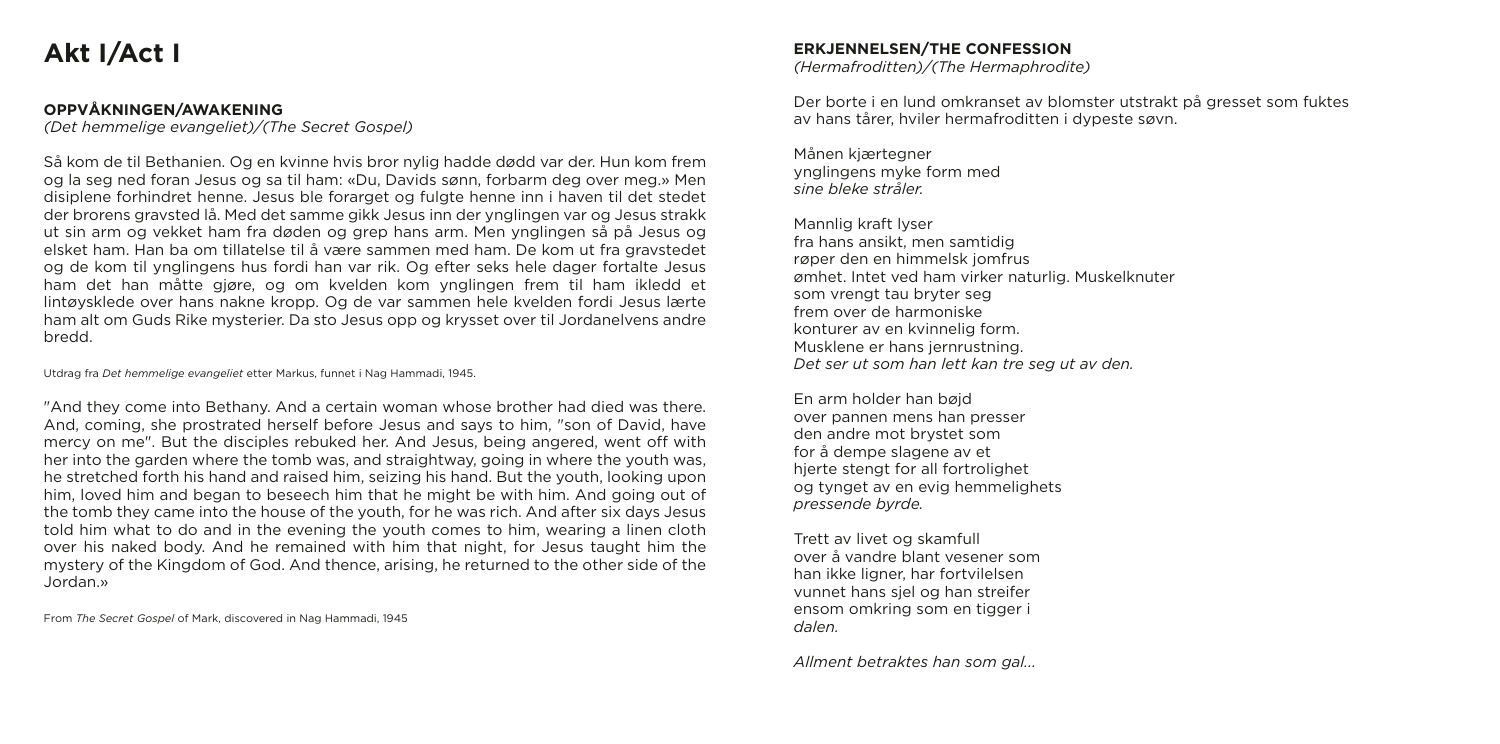# •••

Over there in a grove surrounded by flowers slumbers the hermaphrodite, sound asleep, drenched with his tears.

The moon´s pale beams caress his smooth youthful form.

His features manifest the manliest vigor coeval with a heavenly virgin´s grace. Nothing in him appears natural, not even the muscles of his body, which force their way across the harmonious contours of feminine forms. His muscles act as his armor, which he can easily cast off.

One arm curves over his forehead, the other hand rests against his breast as if to repress the beat of a heart closed to all confidences and fraught with the weighty burden of an eternal secret.

Weary of life and ashamed to walk among beings that do not resemble him, despair has won his soul and he wanders alone like a beggar in the valley.

He is generally taken for a madman.

#### **ANGREPET/THE ATTAC**

*(Hermafroditten)/(The Hermaphrodite)*

Fire maskerte menn kastet seg over ham og bandt ham så hardt at han knapt kunne røre på seg. Piskens harde remmer slo ned og rev store sår i hans rygg. Han lo under slagene. Han begynte å tale til dem med en visdom som vitnet om en omfattende kjennskap til menneskesjelen... Og alt dette fra en så ung.

De fire angriperne ble efter hvert forferdet over det de hadde gjort og de befridde hans brukne lemmer. De kastet seg foran ham og ba om tilgivelse. Dette fikk de, og de fire fjernet seg i en ånd av ærbødighet som normalt er uforenlig med den menneskelige natur.

•••

Four masked men threw themselves upon him and bound him, so that he could move only his legs. The whips harsh lash slashed at his back. He began to smile while scourged and spoke to them with such feeling - displaying vast erudition for one who had not yet crossed the threshold of youth.

His captors - shaken to the core by what they had done - unbounded his battered limbs and fell on their knees begging forgiveness. This was granted, and they left, marked by a reverence not usually bestowed on men.

#### **BEGJÆRET/DESIRE**

*(Hermafroditten)/(The Hermaphrodite)*

Hver gang han ser en mann og en kvinne vandre hånd i hånd nedover en platanallé, merker han hvordan hans kropp kløves i to og hver nyskapt del søker å omfavne den ene eller den andre av de to som går. Det er derfor han blander seg hverken med menn eller med kvinner og han forskanser seg bak sin selvforelskelse. Han holder frem i sin ensomhet, med smerten til selskap, uten å finne trøst. Han finner seg ikke i fromme kyss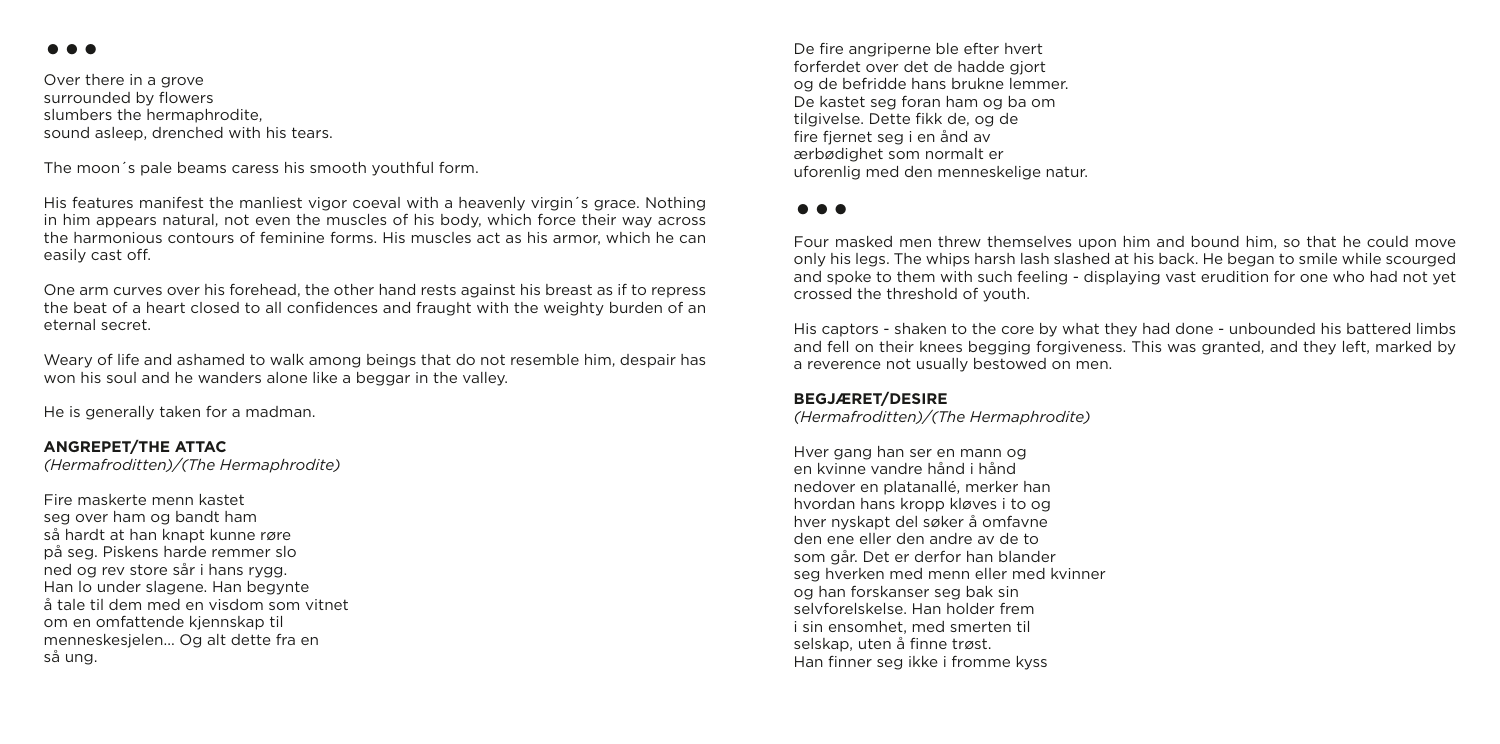på sitt hår som dufter av fjellenes vindkast fra andre menneskelepper.

#### •••

Whenever he sees a man and a woman stroll along some lane of plane-trees he feels his body cleave in twain and each new part strain to clasp one or other of the strollers; but it is only a hallucination. This is why he mingles neither with men nor women: his excessive modesty prevents his bestowing his glowing compassion upon any being. So he shelters behind his self-respect and persists in remaining alone with pain as his companion, finding no solace. He does not accept chaste kisses on his hair - which has the odor of the mountains - or on his lips, from any other human.

#### **DRØMMEN/THE DREAM**

*(Hermafroditten)/(The Hermaphrodite)*

Grenene senker sitt frodige løvverk for å beskytte ham mot dugg og nattevinden, som lar sine melodiske harpestrenger klinge med lyse harmonier gjennom den altomfattende stillhet mot hans lukkede øyelokk.

Han drømmer at han er lykkelig, at hans kroppslige natur er forandret eller minst at han flyter på en purpursky til en annen sfære der vesener lik ham selv bor. Akk! Måtte hans drøm vare til daggry.

Han drømmer at blomstene danser omkring ham som veldige og forrykte kranser og de bader ham med sin perfumerte pust, mens han ligger låst i en herlig omfavnelse

med et menneske av overveldende skjønnhet som han tilber med en elskovs sang. Men det er bare morgentåken som han knuger i sine armer og når han våkner vil deres armer ikke lenger være sammenflettet.

# •••

The branches bend their lofty tufts over him to protect him from the dew, and the wind, twanging the strings of its tuneful harp sends blithe strains across the universal silence towards his closed eyelids.

He dreams he is happy; that his corporeal nature has changed; or at least that he has flown off upon a purple cloud or to another sphere peopled by beings of the same kind as himself. May his illusion last until dawn´s awakening!

He dreams the flowers dance round him in a ring like immense demented garlands, and impregnate him with their balmy perfumes while he sings a hymn of love, locked in the arms of a magically beautiful human being. But it is merely twilight mist he embraces, and when he wakes their arms will no longer be entwined.

# **SØVNEN/THE SLEEP**

*(Hermafroditten)/(The Hermaphrodite)*

Sov videre, hermafroditt, våkn ikke jeg bønnfaller deg. Hvorfor nekter du å tro på meg? Sov... Sov evig.

Ditt bryst hever se og faller mens du forsøker å tro på en eterisk lykke. Det unner jeg deg.

Sov... Sov evig, men la dine øyne ikke åpne. Å nei, åpne ikke dine øyne.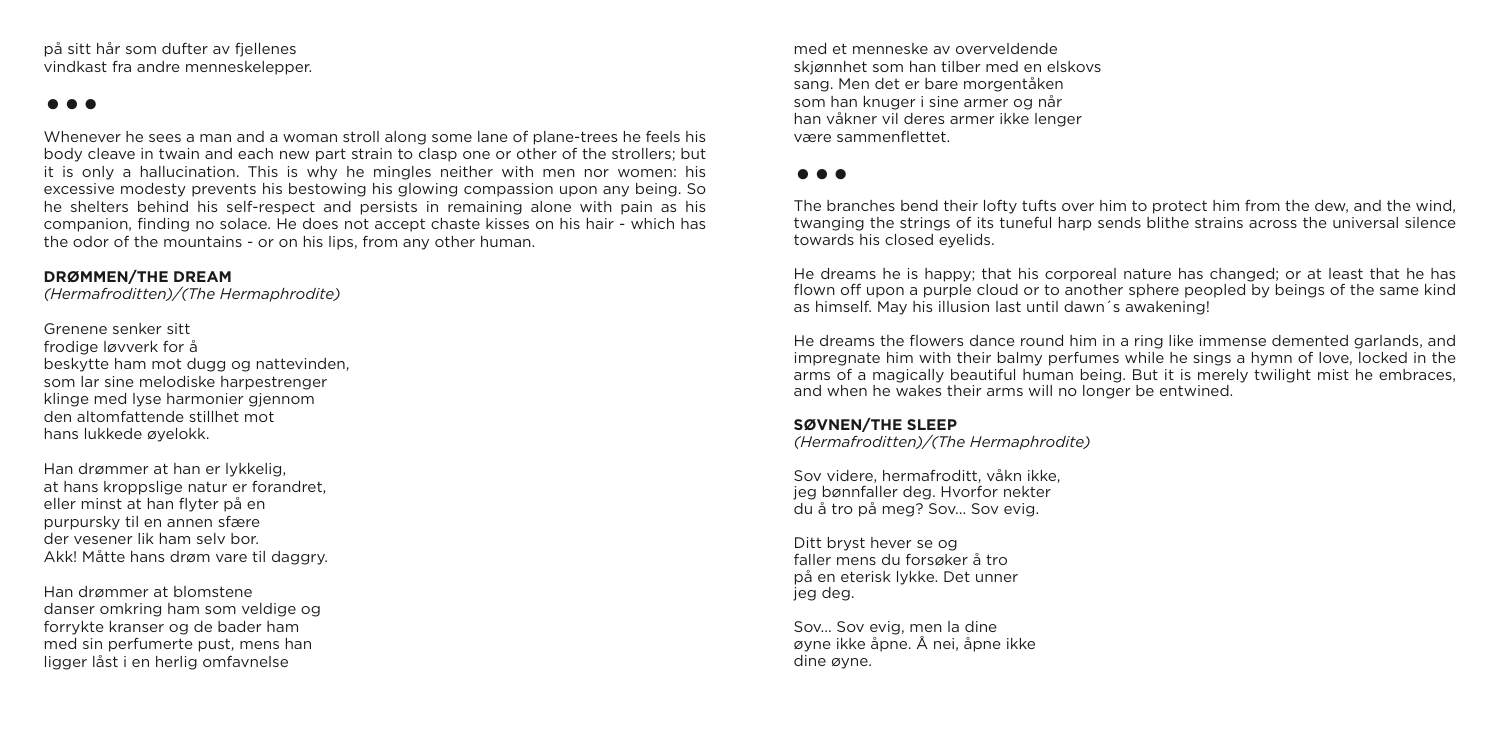Farvel hermafroditt. Ikke en dag skal gå uten at jeg ber til himmelen for din lykke. (Var det for min egen skyld ville jeg ikke be).

Må freden få plass i ditt bryst.

# •••

Awaken not, hermaphrodite. Do not wake yet, I beg you. Why will you not believe me? Sleep... sleep forever.

May your breast heave while pursuing the chimerical hope of happiness - that I allow you.

Sleep...sleep forever. But do not open your eyes. Ah! do not open your eyes!

Farewell, hermaphrodite. I shall not fail to pray Heaven daily for you (were it for myself, I would not pray at all).

Peace be in your bosom!

Teksten i *Hermafroditten* er hentet fra «Les Chants de Maldoror» (1869) av Isidore Ducasse («Le comte de Lautréamont»).

Oversettelsen av Maldoror av de Lautréamont til engelsk er gjort av Alexis Lykiard. Gitt ut av Allison & Busby, London. The lyrics of *The Hermaphrodite* are from Isidore Ducasse: «Les Chants de Maldoror» (1869) («Le comte de Lautréamont»).

The english translation of Maldoror of de Lautréamont is by Alexis Lykiard. Published by Allison & Busby, London.

**EPILOG/EPILOGUE** *(Hermafroditten)/(The Hermaphrodite)*

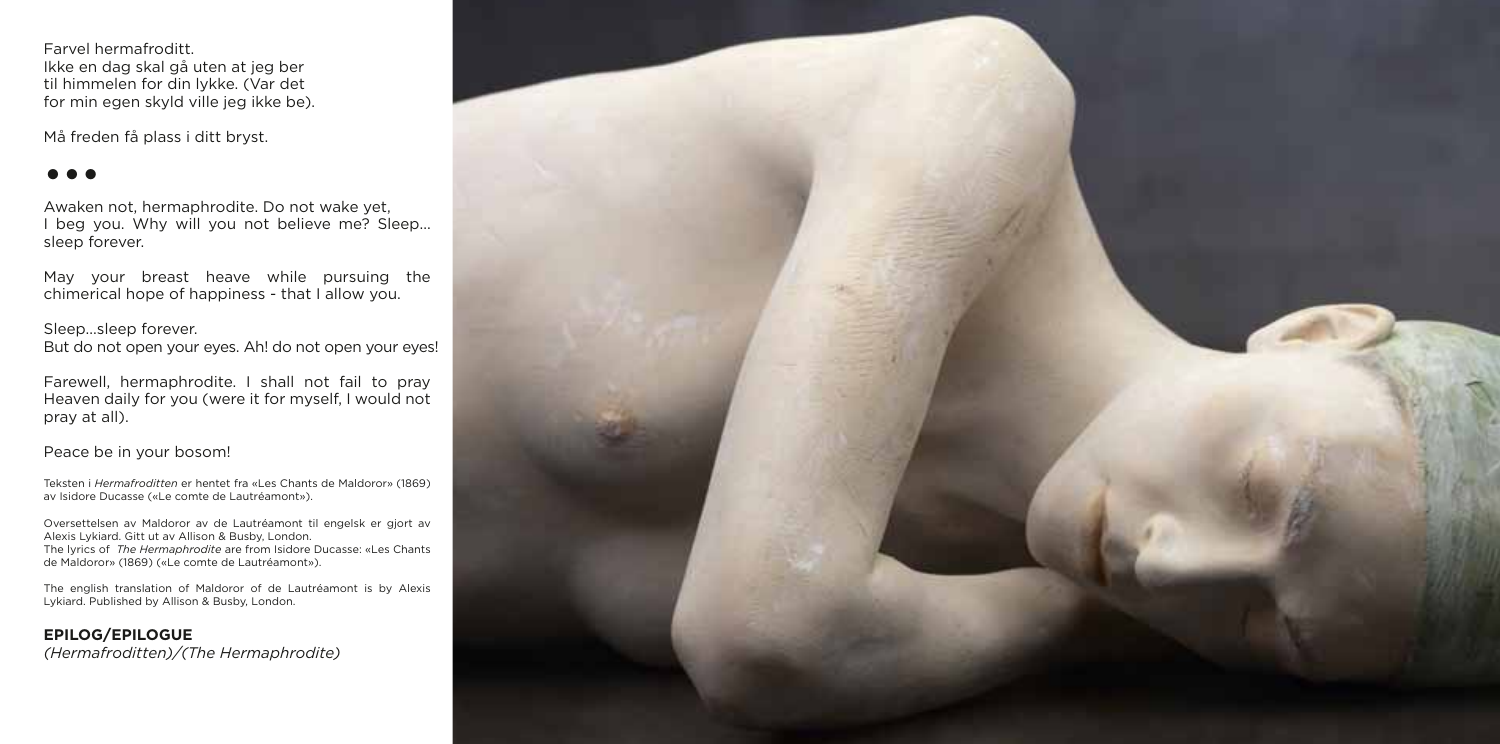# **Akt II/Act II**

# **MARERITTET/BAD DREAM**

*(Et konsertkammer)/(A Concert Chamber)*

Thought/Tanke Initiation/Igangsettelse Contagion/Smitte Expansion/Utvidelse Contamination/Forurensning Infection/Betennelse Definition/Beskrivelse Purification/Renselse Clarity/Oppklaring Action/Handling

We are all interactive, independent energy fields.

**INNSIKTEN/INSIGHT** *(Gjensidig)/(Mutally)*

**MØTET/THE MEETING** *(Ekko av et ekko)/(Echo of an Echo)*

# **KJÆRLIGHETEN/LOVE**

*(Overtonen)/(The Overtone)*

Når jeg møter en mann, vil jeg se inn i pupillen på hans øye, for å lete etter en faun. Mang en død faun har jeg sett, som døde kaniner, liggende forgiftet langs stiene. Og mang en død nymfe, lik svaner som ikke kunne fly, og som hundene bet i hjel. Men jeg vil la fingeren glide hen over solskinnet jeg har trukket gjennom min kropp… Stryke over det i fryd over å være kledt. Jeg vil se min mann i øynene for å finne faunen som litt etter litt kommer så henrykt springende og når jeg tumler vilt omkring i bakkene med Dionysos og kommer hjem som en bie, som har rullet seg i krokusens gule mel, så må han se underet ved meg og gjøre brød av det.

Men jeg er nymfe og en kvinne, og min er Pan, og min er Kristus. Når jeg går i solskinnet i min klededrakt blant mine neste, - er jeg kristen. Men når jeg løper avkledt gjennom de mørkt duftende skoger helt alene – er jeg Pans nymfe. Og Pan gir meg mine barn og min fryd, og Kristus gir meg min stolthet. For Pan er jeg nymfe, for Kristus er jeg kvinne.

Og Pan er i mørket og Kristus i det bleke lys. Og natten blir aldri til dag. Og dagen blir aldri til natt. Men side om side skal de gå… Dag og natt… Natt og dag. Alltid for seg, alltid sammen. Pan og Kristus. Kristus og Pan.

# •••

When I meet a man, I shall look down the pupil of his eye, for a faun. Many a dead faun I have seen, like dead rabbits poisoned lying about the paths, and many a dead nymph like swans that could not fly and the dogs destroyed. For I want to finger the sunshine and I have drawn through my body, stroke it, and have joy of the fabric. I shall look in the eyes of my man for the faun. And after a while it will come, joyfully skipping – and when I run wild on the hills with Dionysus, and shall come home like a bee that has rolled in floury crocuses, he must see the wonder on me, and make bread of it. But I am a nymph and a woman, and Pan is for me, and Christ is for me. So when in the sunshine I go in my robes among my neighbours, - I am a Christian. But when I run robeless through the dark-scented woods alone, - I am Pan´s nymph. And Pan will give me my children and joy, and Christ will give me my pride. To Pan I am a nymph, to Christ I am a woman. And Pan is in the darkness, and Christ is in the pale light. And night shall never be day, and day shall never be night. But side by side they shall go, day and night, night and day, forever apart, for ever together. Pan and Christ, Christ and Pan...

Utdrag fra D.H. Lawrence: «Overtonen» (1933).

Excerpts from D.H. Lawrence: «The Overtone» (1933).

# **ORGIEN/THE ORGY**

*(Maldoror)/(Maldoror)*

Jeg sto på klippen. Orkanen rev i mitt hår og dro i min kappe. Jeg stirret ekstatisk på stormens kraft og på hvordan den angrep skibet under meg. Jeg fulgte spent og begeistret med fra det øyeblikk skibet slapp ankeret og helt til det oppsluktes og ble til et skjebnetungt plagg som dro alle ikledd det ned i havets innvoller.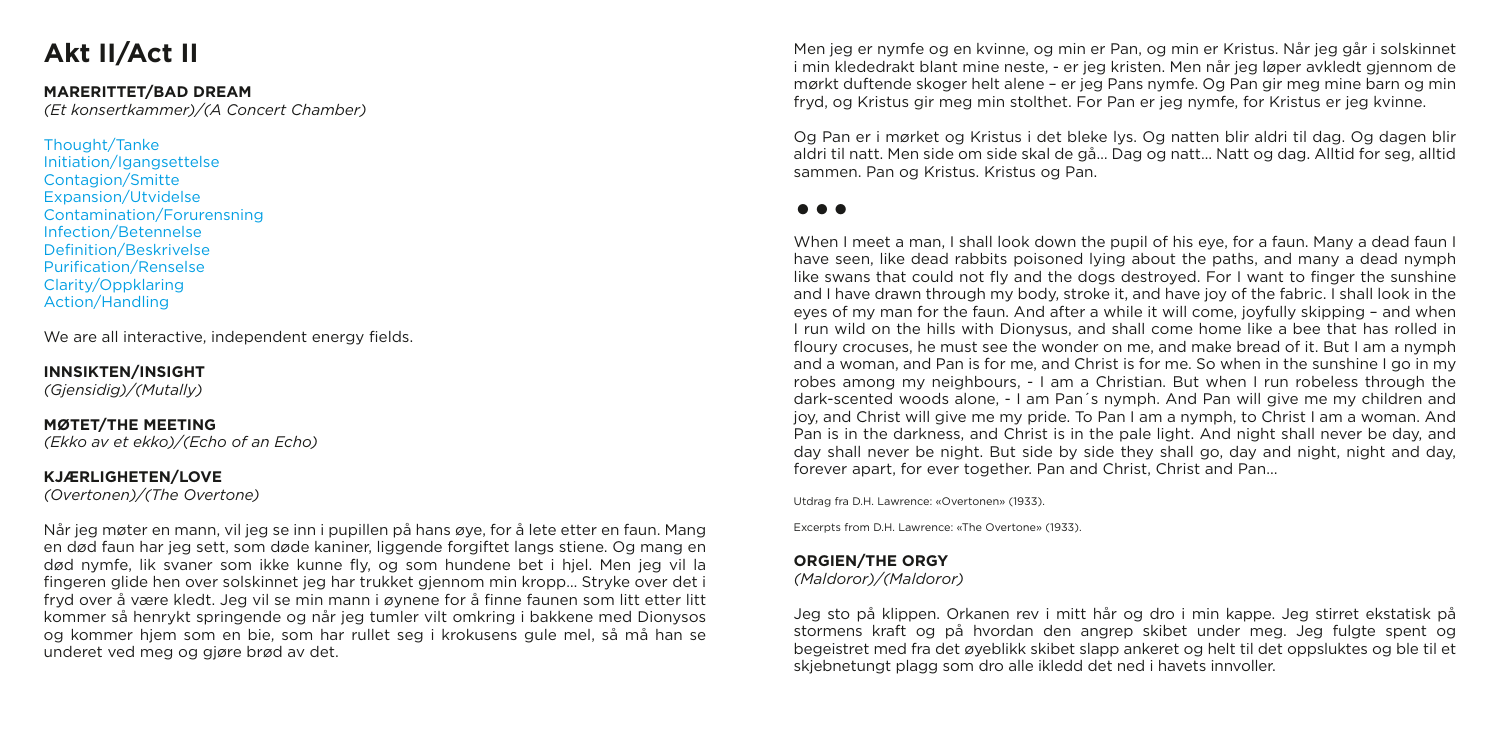Mange av de som var om bord dukket opp til overflaten. De grep fatt i hverandre, to og tre sammen, men de reddet ikke hverandre me dette snarere forhindret de hverandre og snak som lekkende spann.

Hva er dette! En stø hær skjærer seg ilende gjennom bølgende. De er seks. Deres finner er spenstige. De bryter seg en bane gjennom det kokende hav. Haiene laver straks en eggløs omelett av menneskene som veiver fortvilende med lemmene. Haiene rasende øyne lyser opp den blodige scenen.

Men se der borte, ved horisonten! Det ser ut som en tornado som nærmer seg! For en kraft! En enorm hunnhai kommer for å spise rått, kaldt kjøtt! Hun raser av sult. Haiene kjemper.

Svømmeren kastere seg naken ned i sjøen fra klipperhøyden og beveger seg mot det farvede feltet. Hele tiden holder han fast på stålkniven. Svømmeren og hunnhaien befinner seg nu alene. De betrakter hverandre en stund. Begge av forbauselse over den andres grusomme blikk. De svømmer i sirkler. Da glir de mot hvearndre med gjensidig tillit og beundring. Hunnhaien skiller bølgene med sine armer. Hun slår i vannet med armene. Begge holder pusten. De dras mot hverandre som to magneter, og kysser hverandre så ømt som bror og søster.

Kjødlig begjær følger. To kraftige virile lår omfavner udyrets klebrige hud som to igler. Armer og finner fletter seg omkring den begjærte som dekkes av elskov. Hals og bryst smelter sammen til en havgrønn masse med lukt av sjøgress.

Midt i orkanen, lynbelyst, bruker de kokende bølger til bryllupsseng, begge båret opp som i en vugge. De velter, en rundt den andre, ned mot havets endeløse dybder, og forenes i en lang, opphøyet, avskylig parring. "Jeg hadde endelig funnet noen som lignet meg selv. Hun hadde legninger som mine egne. Jeg hadde møtt min første elskede!"

#### •••

Standing on the rock while the hurricane lashed at my hair and cloak, I ecstatically watched the full force of the storm hammering away at the ship, under a starless sky. In triumphant fettle I followed all the twists and turns of the drama - from the instant the vessel cast anchors until the moment she was swallowed up within the fatal garment which dragged those whom it clothed like a cloak, down into the bowels of the sea. Some of those who had been borne overboard reappeared on the surface. They clung to one another, grappling in twos and threes. Their movements were hampered and they sank like cracked beakers.

What is this army of marine monsters swiftly slicing through the waves? There are six of them, with sturdy fins that cut a path through the heaving waves. The sharks soon make and eggless omelets of all the human beings who flail theirs four limbs in desperation. Their savage eyes sufficiently illumine the scene of carnage.

But what is this new turmoil in the water, yonder on the horizon? A waterspout approaching, perhaps? An enormous female shark is coming to partake of cold boiled beef. She is raging, ravenous.

A battle ensues between her and the others. The man throws himself naked off the rock´s summit into the sea and swims towards the pleasantly-tinted carpet, gripping his steel knife. Swimmer and female shark confront each other. For some minutes they stare warily at one another, each amazed to find such ferocity in the others stare. They swim, circling, neither losing sight of the other. Then of one accord, in mutual admiration, they slide toward each other, the female parting the water with her fins. He smites the surge with his arms - and both hold their breaths in deepest reverence. They fall upon one another like magnets, and embraced in a hug as tender as a brother´s or a sister´s.

Carnal desires soon followed. A pair of sinewy thighs clung to t the monster´s viscous skin, close as leeches and arms and fins entwined about the loved ones body, while throats and breasts soon fused into a glaucous mass reeking of sea-wrack. By lightning´s light. The foamy wave their nuptial couch - borne on an undertow as in a cradle - they rolled over and over towards the unknown depths of the briny abyss - and came together in a long, chaste, hideous coupling!

"At last I had found someone who resembled me! She had the same ideas as I'...I was facing my first love!"

Teksten er hentet fra Canto II («Maldoror´s sanger»).

The lyrics are from Canto II («Les Chants de Maldoror »).